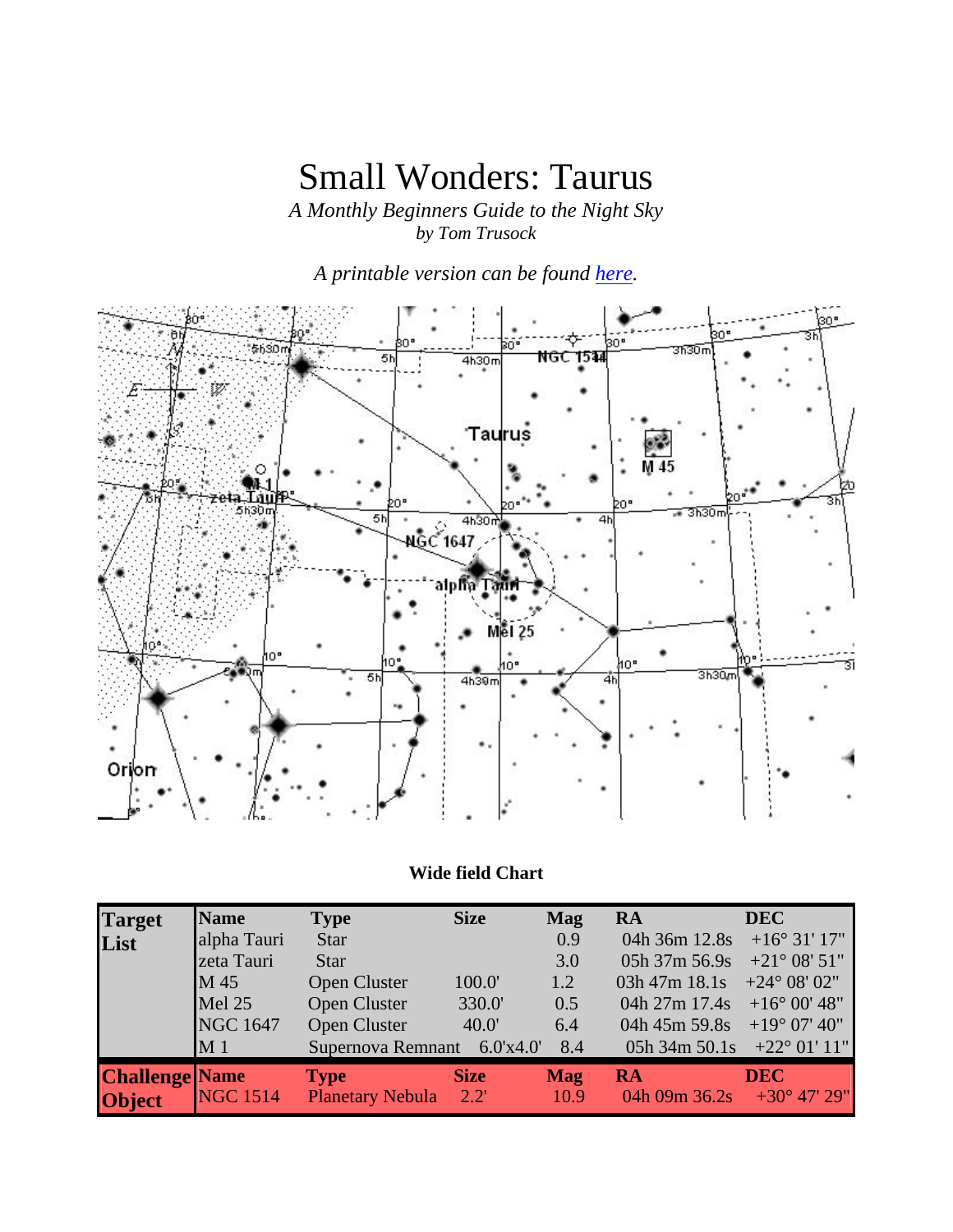$F_{\text{or the last several thousand years, manifold has}}$ been a little bull-headed when it comes to Taurus. It has the distinction of being one of the oldest recognized constellations in the night sky. According to some records, it's been in this form for 4000 years or longer. In ancient times, the appearance of the sun in the celestial bull - a plow animal - marked the vernal equinox, and the beginning of spring planting.

Our constellation for the month is located on the edge of the winter Milky Way, and our targets include; three open clusters, one of the brightest supernova remnants in the night sky and a lesser known planetary nebula. By no means is this an exhaustive list of targets in Taurus - there are far more. Unabashedly this month's list is slanted towards the small scope owner. It's only fair, really, given the fact that last months was slanted towards readers with larger scopes. Nearly every target this month can be seen in binoculars and at least two can be seen with no optical aid at all.



Although Taurus is lying on its side in the late fall, seeing the bull in this constellation merely requires a bit of stellar connect-the-dots. See the illustration to the right. One of the more spectacular naked eye clusters in the night sky - the Hyades - makes up much of the face of the Bull. The long horns extend towards the fringes of the winter Milky Way, and the body and legs to the south west. You can compare the figure I've sketched in with H.A. Rey's slightly more traditional form in the wide field image at top.

Taurus contains two of the most spectacular naked eye clusters in the night sky; the Hyades (Melotte 25 or the Taurus Moving Cluster) and the Pleiades (M45).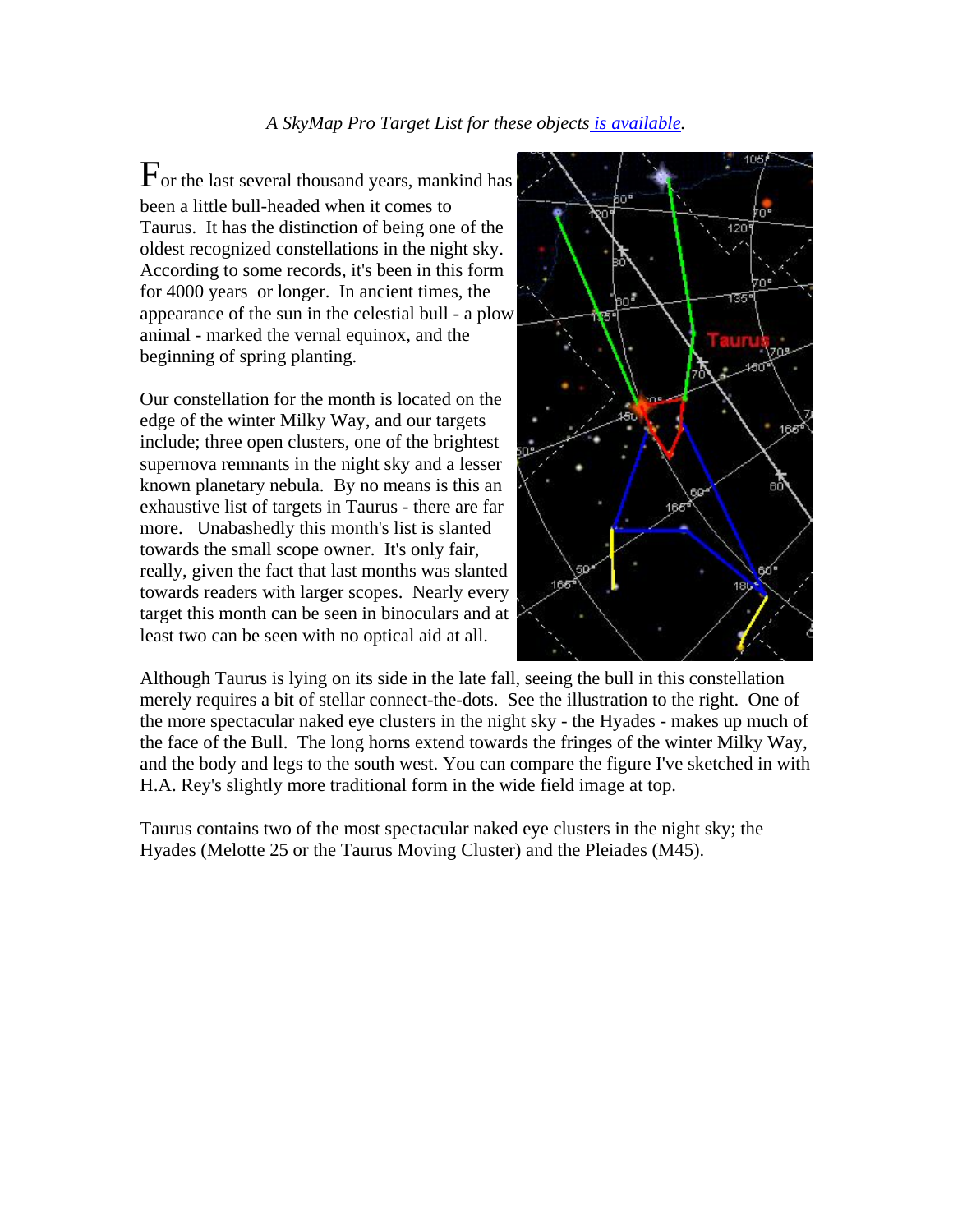



Hyades and Pleiades - Image courtesy Suk Lee



Before we go any further, take a moment and study Suk Lee's wonderful wide field shot of the Hyades and Pleiades. Look closely, and you can pick out the open cluster NGC1647 and the orange glow of Aldebaran (Alpha Tau) - other targets that are on the list for later this evening.

The Hyades and the Pleiades seem to be related. Not astrophysically, but in some versions of Greek mythology they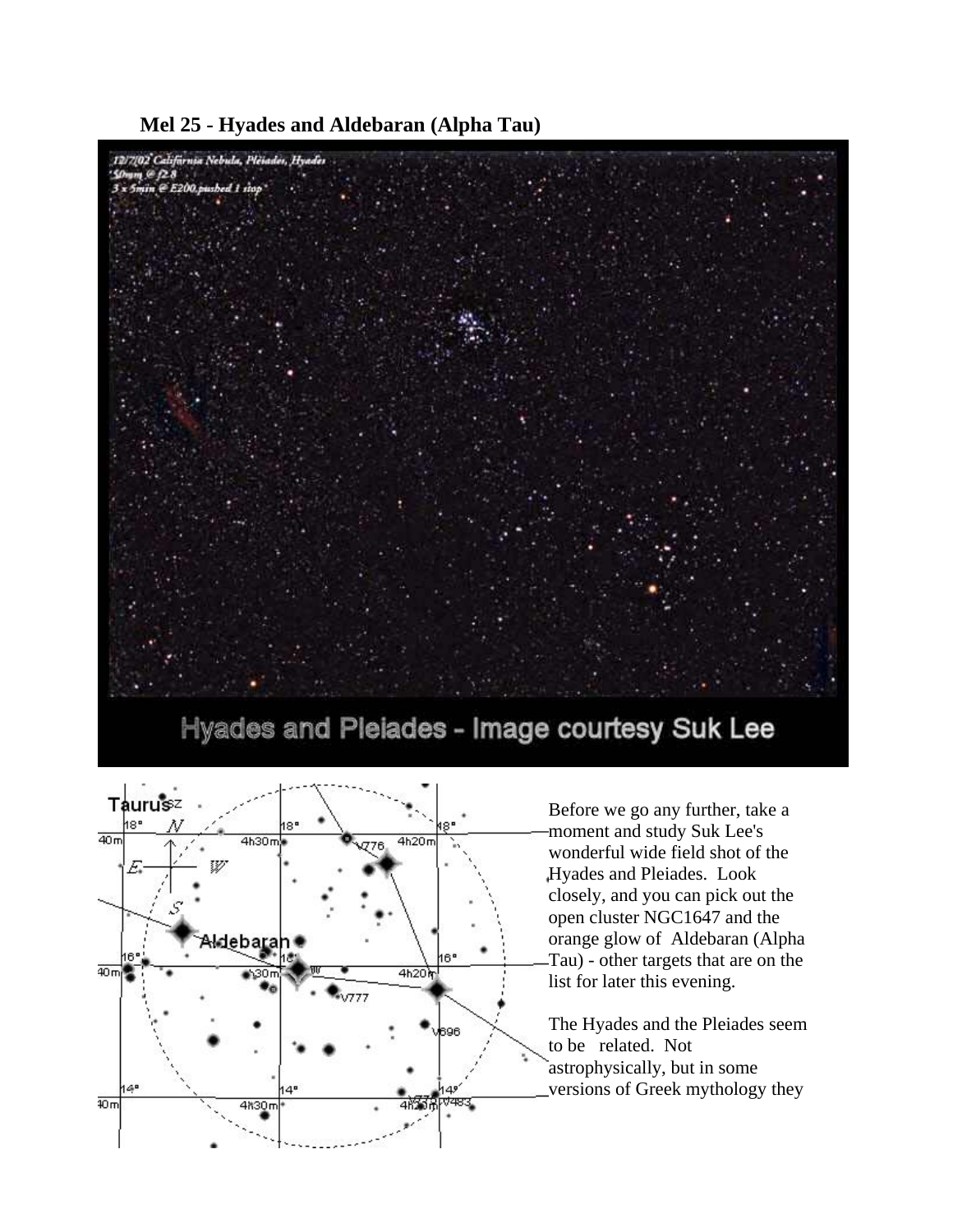share a father - Atlas the Titan, condemned to hold the celestial sphere on his shoulders for eternity. One version of the legend relates they are sisters of Hyas who in deep sorrow after his death, themselves died and found a place in the sky. (Ironically enough, yet another legend says that the Pleiades died in sorrow after the deaths of the Hyades.)

While Aldebaran is the brightest star in the constellation Taurus, and as such the brightest star in the Hyades, it's actually not a member of the open cluster. But it's still somewhat famous in it's own right.

Those who are fans of H.P. Lovecraft's Cthulhu Mythos will immediately recognize that Cthulhu's half brother, Hastur the Unspeakable (also known as "Him Who is not to be Named") dwells near Aldebaran in alliance with the Byakhee (winged creatures which dwell in the depths of space - also near Aldebaran).

*Trivia - Aldebaran is the brightest star that the moon occults.*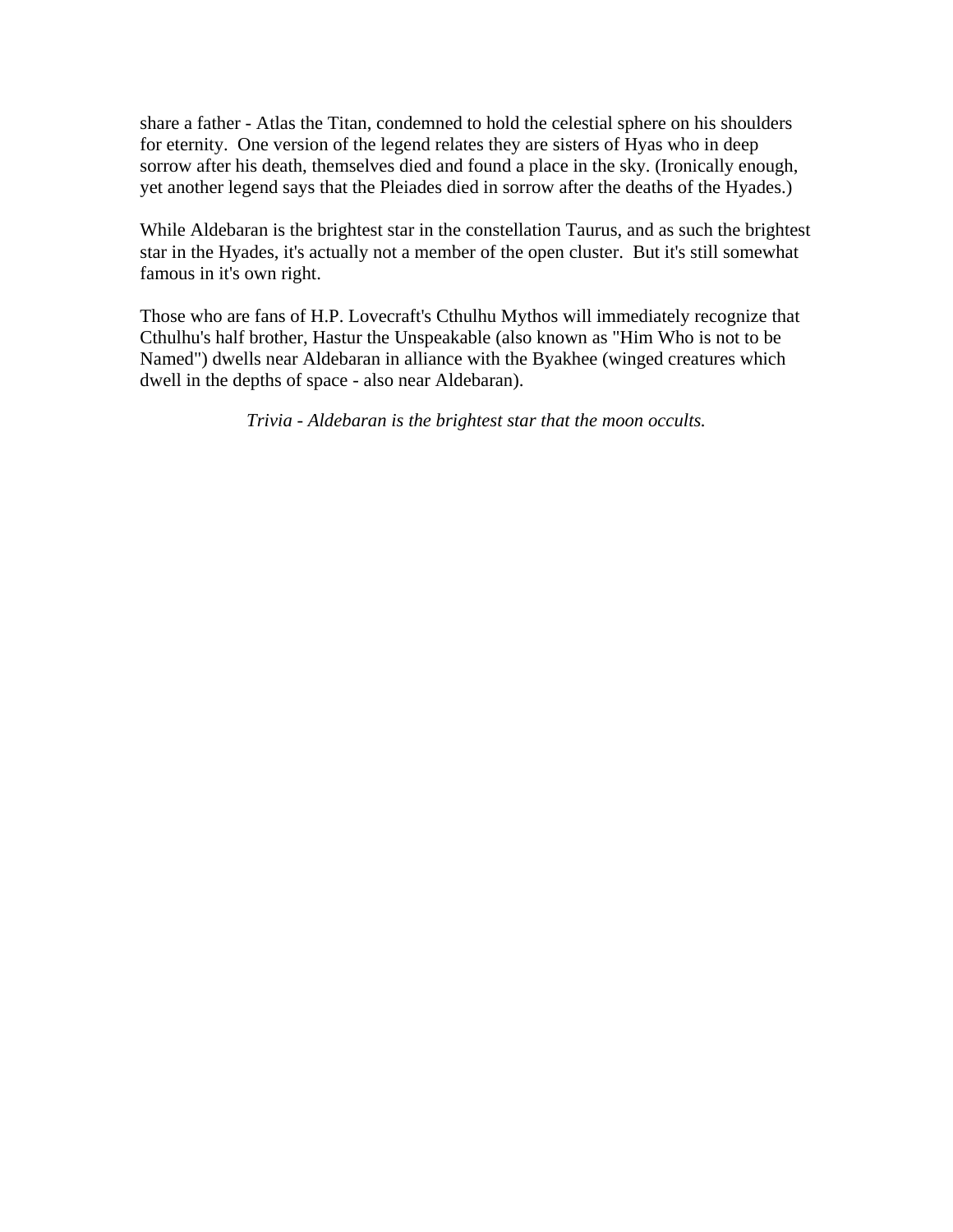The fearsome Old Ones aside, Aldebaran marks the Bull's right eye, and its name is derived from the Arabic word Al Dabaran, meaning follower - most likely a reference to the way this bright star follows the Pleiades. Hipparcos data places it at 65.1 light years slightly under 1/2 the distance to the Hyades proper. Aldebaran is a large K5 star, obviously orange in color - even to the naked eye. Shining at 150 times the suns brightness, it's relative closeness to Earth translates it into the 13th brightest star in the night sky. Aldebaran is thought to have a large planetary companion which masses around 11 Jupiters and orbits at a distance of 1.35 AU.

The Hipparcos satellite determined that the center of mass for Mel 25 (the Hyades) lies about 151 light years from Earth, and we know it's age to be somewhere on the order of

625 million years. To large for most telescopes, the Hyades is perhaps best scanned in a very low power binocular field or naked eye.

## **M45 - the Pleiades**

An easy naked eye object, binoculars or a small rich field scope will show the cluster to it's best advantage.

The Pleiades ancestry seems a bit more clear cut. The daughters of Atlas and Pleione won their way into the night sky as a boon from Zeus. After Pleione and her



daughters were attacked by Orion, they escaped and were granted refuge in the stars. Night after night, year after year, Orion tries fruitlessly to catch them.



The Pleiades lie around 400 light years from earth, and are only 1/10 the age of the Hyades. Do the Haydes look old and yellow and the Pleiades young and blue? They aygeta <sub>should...</sub>

Celaeno The Pleiades are also referred to as the Seven Sisters, undoubtedly a reference to what people have historically considered the number of stars easily visible. Steven O'Meara (T*he Messier Objects*) notes that there are far more stars than this visible to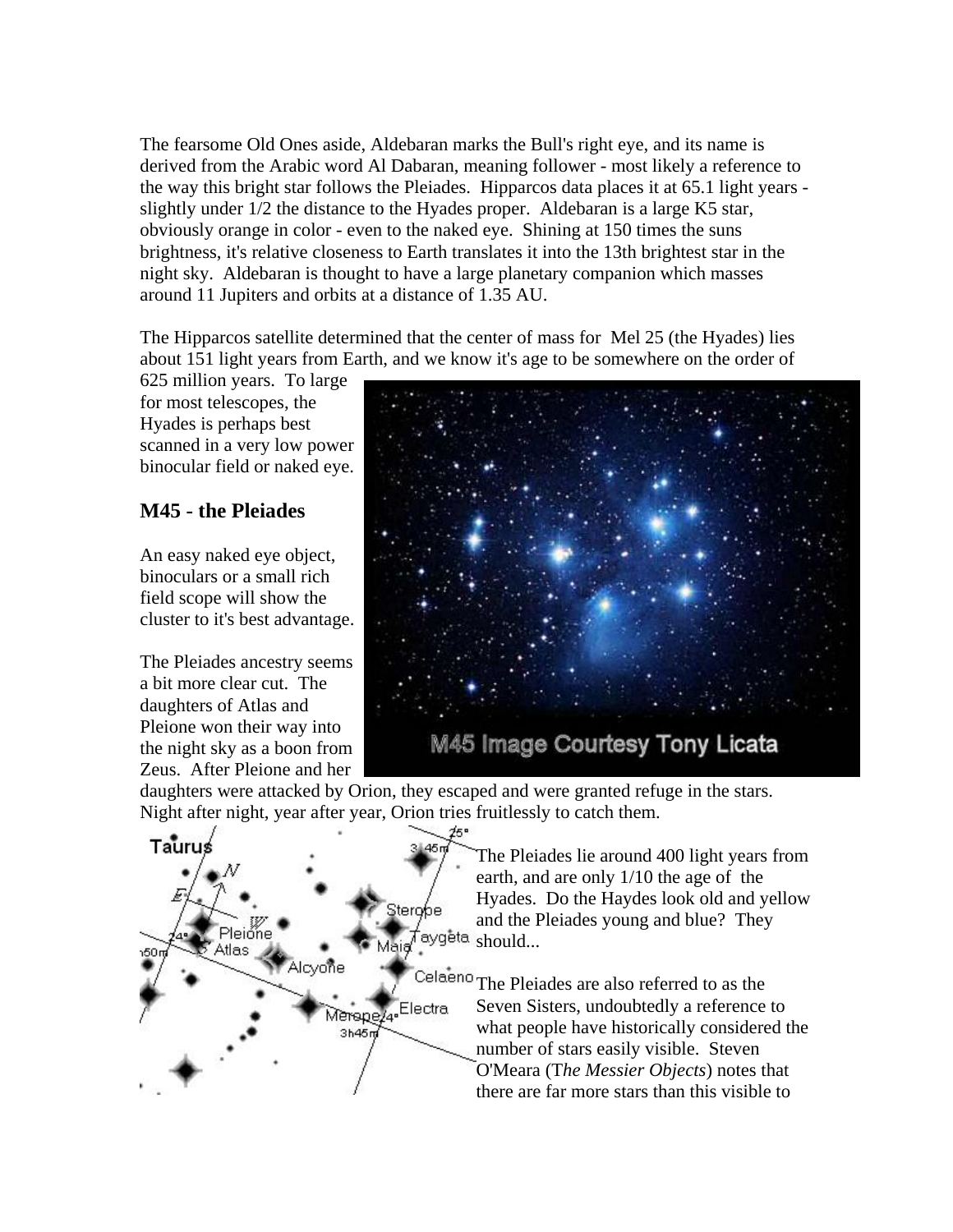the careful naked eye observer. A check of SkyMap Pro shows 11 stars visible at mag 6 or brighter, and 22-24 at mag 7! O'Meara puts the number of stars visible to the careful observer under dark skies as somewhere between 12 - 18, other sources somewhat less. The best I've managed is a mere 13 under the transparent dark skies of Michigan's Northern Lower Peninsula.

As to the naked eye sightings of lage numbers of the Pleiades, what may complicate the matter is the debate over the visibility of the nebulosity that runs throughout M45. Some say it's easily visible, others think it's not and what people are actually seeing and taking for nebulosity is the light of unresolved stars in the open cluster. Naked eye visibility aside, I've found that my 4" refractor is better at showing the nebulosity throughout the cluster than many of my larger scopes. Aperture isn't necessarily the key here - rather transparent skies and good equipment that provides a view with low amounts of scatter and high contrast. When embarked on your own investigation into the Pleiades nebulosity use low powers. Pay careful attention to the area around Merope - where the brightest swatch of nebula resides (the Merope Nebula). On a good night you may see nebulosity throughout the cluster. Be aware that a slight amount of dew on the optics can produce a very similar effect to faint nebulosity, so be sure to inspect your equipment. I'd recommend that if you think you spot the nebula swing your scope over to the Hyades and look carefully there. If you spot nebulosity in the Hyades, it's due to scatter or moisture on your optics and you probably haven't really seen the reflection nebula associated with M45.

When you turn your scope to M45, make sure you use low powers to frame the cluster to it's best advantage. How many of the stars can you name?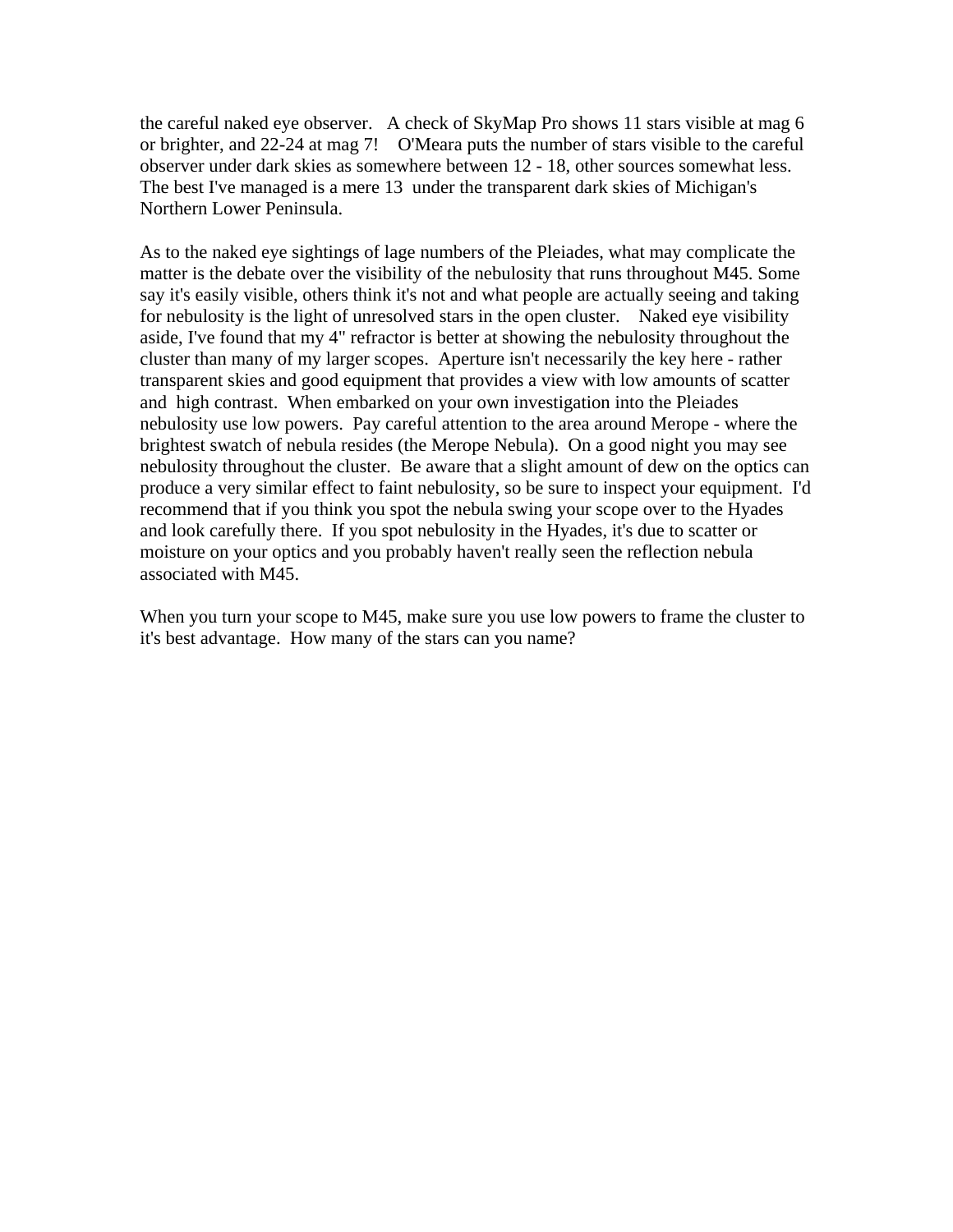**NGC1647**



speaking. While it can't hold a candle to naked eye observations of the Hyades and Pleiades, Archinal and Hynes (*Star Clusters*) state that it can be seen without optical aid from a dark site. I've never managed that, but found it to be quite satisfactory in a small telescope. Large telescopes typically don't provide a wide enough true field of view to do justice to this cluster.

Various reports across the net tend to dispute the visibility of the



cluster - I've heard everything from naked-eye to not visible in binoculars. My own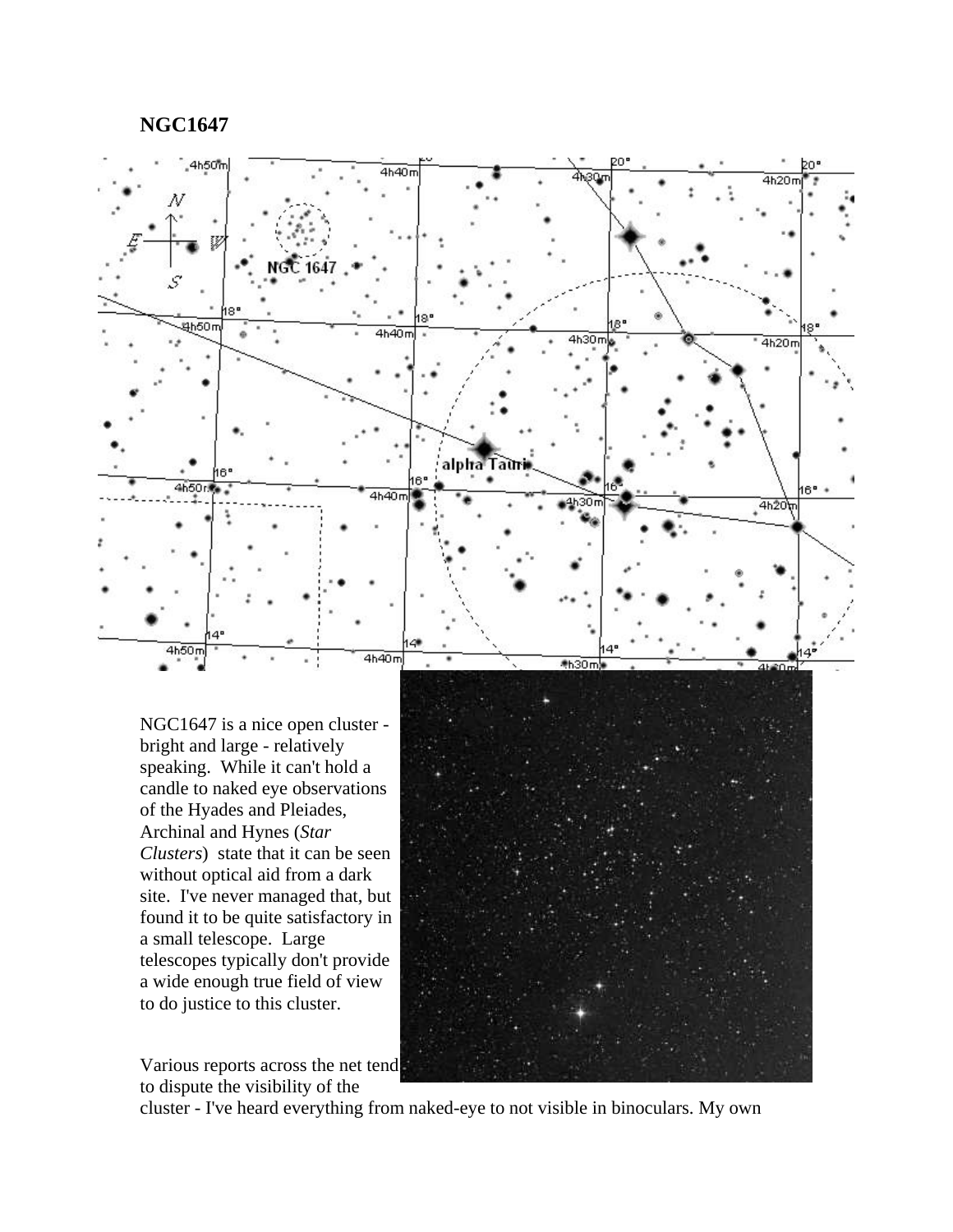binocular investigations of this cluster have come up mostly dry - but then again, according to my notes, the only time that I really tried for it in bino's was when a mostly full, but waning moon was near by. I thought I detected a hint in a set of inexpensive 12x50's, but there certainly wasn't much there at all. NELM was around 3 that evening in that particular area of the sky (due to luna). What's the smallest aperture you can make the cluster out it? What's the smallest you see any resolution in?

To find this loosely scattered open cluster in a small telescope or binoculars, place Aldebaran in the center of a low power field of view and pan outwards from the Hyades in a NE direction. 1647 lies about 3.5 degrees NW of Aldebaran on a line that nearly bisects the V of the face of the Bull.

As an indoor exercise, be sure to examine Suk Lee's wide field shot above to see if you can locate this cluster. It's small and faint but it is in the image.



### **M1 - The Crab Nebula**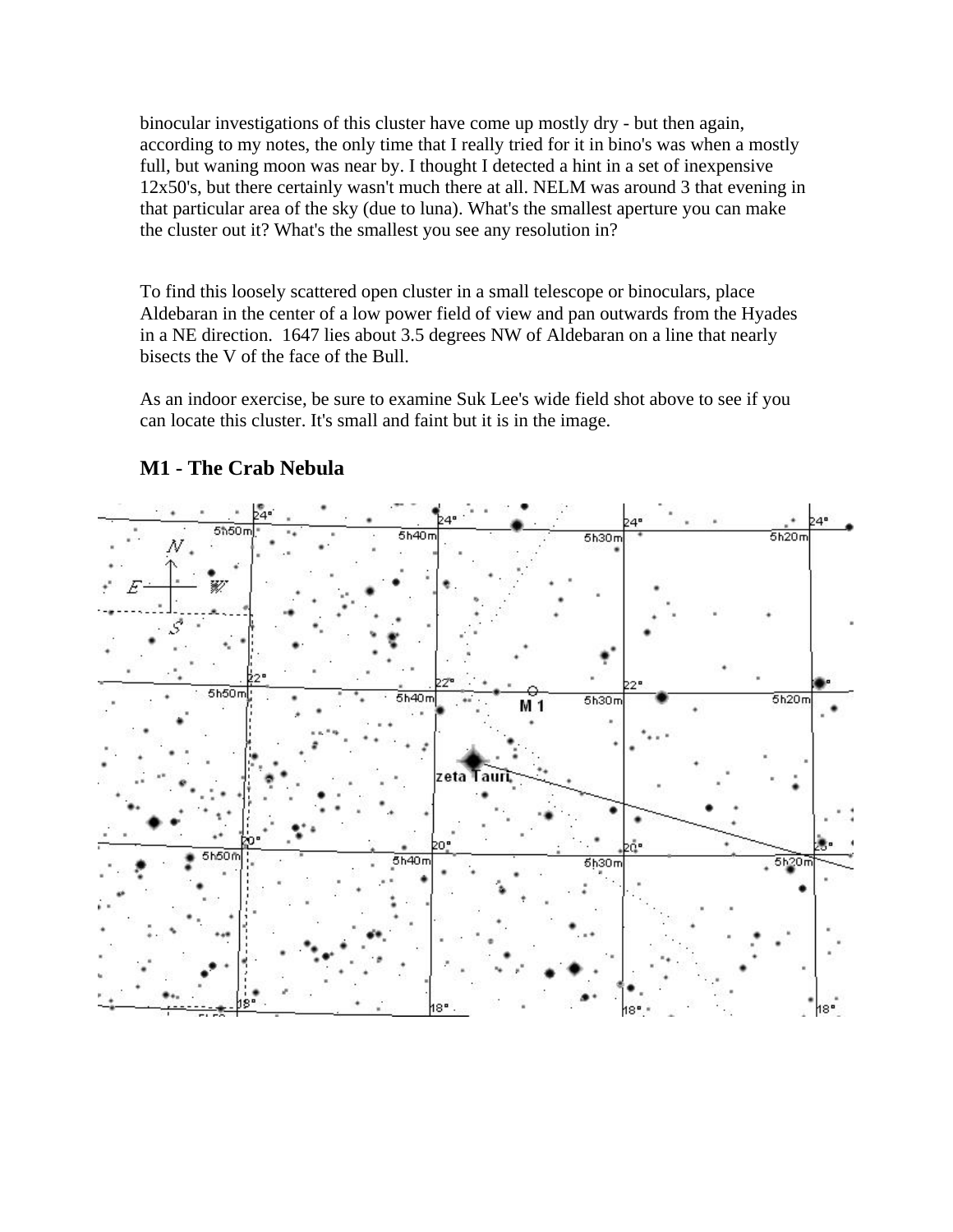*"What caused me to undertake the catalog was the nebula I discovered above the southern horn of Taurus on Sept 12, 1758, while observing the comet of that year... This nebula had such a resemblance to a comet in its form and brightness, that I endeavored to find others, so that astronomers would not confuse these same nebula with comets just*  beginning to shine. I observed further with the proper refractors for the search of *comets, and this is the purpose I had in forming the catalog..."*

*- Charles Messier (as quoted in Burnham's Celestial Handbook)*

On July 4, 1054 AD, a red super giant exhausted its fuel and within seconds the core had collapsed to maximum density, shortly after gas rebounded off and the star erupted in one of the most violent explosions ever known - an explosion, that for one brief moment likely outshone the entire galaxy.

It's believed that astronomers across the world recorded this celestial event, from American Indian pictographs in northern Arizona to the dedicated observers of the Sung Dynasty. The supernova is reputed to have been visible in daylight for several weeks, and at night for a year. It



would have been hard for a sky wise individual to miss.

Deep in the center of the Crab, 6500 light years away, lie the remains of its progenitor - a pulsar that rotates at 30 times a second. With a force that boggles the mind, the pulsars magnetic field grabs particles, accelerates them to near light speed and whips them out



into the surrounding nebula. Only six miles across, the pulsar is composed of degenerate matter and masses more than our sun. Time lapse photography with the **April 16, 1998** Hubble space telescope shows that the interior of the nebula is more dynamic than nearly anyone had imagined - changes occur in a matter of days as the particles stream out at nearly half the speed of light. If you have a high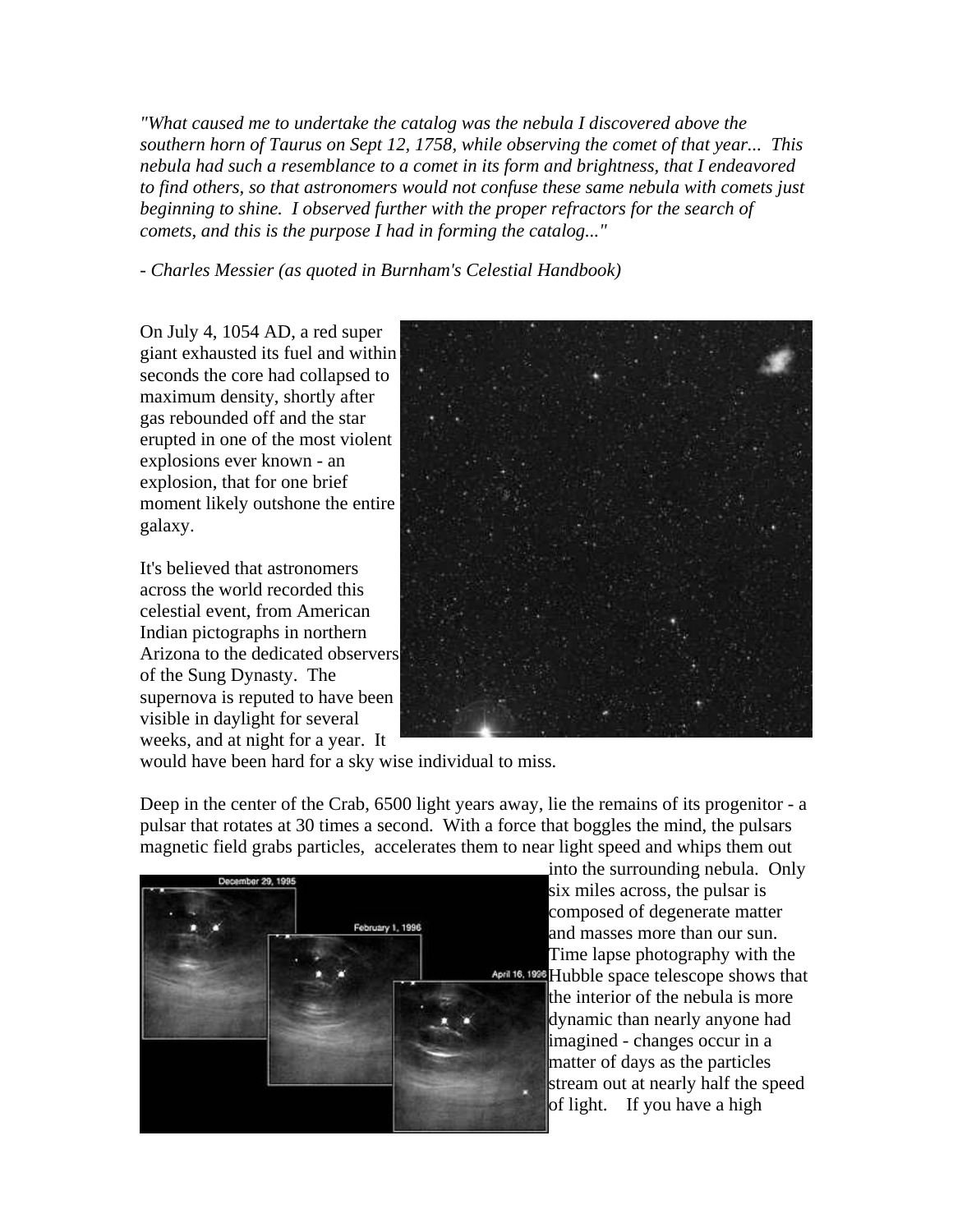bandwidth connection, here's a time lapse movie (4.69 meg) from Hubblesite.org, made Hubble (optical) and Chandra (x-ray) photos of the pulsar. Download it, set your player to repeat and watch the heartbeat of the Crab.

Those of you without high bandwidth connections don't need to feel completely left out. Look left to see three Hubble/STSCI pictures of the region around the pulsar. These were taken successively about two months apart; December 29, 1995, February 1, 1996 and April 16, 1996. In that short a period of time, you can see that obvious changes have taken place.

I should note that the pulsar is probably a little beyond the reach of most backyard astronomers. In *The Messier Objects*, Steven James O'Meara reports seeing the pulsar in a 20 inch scope, but the only other reports I was able to find involved observations with scopes half again that size! Fortunately though, the nebula itself is of great interest to observers with, shall we say, more modest scopes.

To find M1, use your lowest power eyepiece, and center your telescope on Zeta Tau. In small scopes, M1 and Zeta Tau can easily be seen in the same field. If it's not there, pan up towards the other horn just a bit , and perhaps back towards the Hyades. Look for a fairly small oblong puff of smoke. In the DSS image (Quick-V) shown above, both can be seen in a 1 degree field of view. Once found I typically put the fairly bright variable star Zeta (2.88 - 3.17) out of the field to better inspect the nebula. I've observed M1 with scopes of various apertures. When using scopes under 8 inches, I've found M1 to be something of an irregular misshapen blob, twice as long as its wide. While the edges

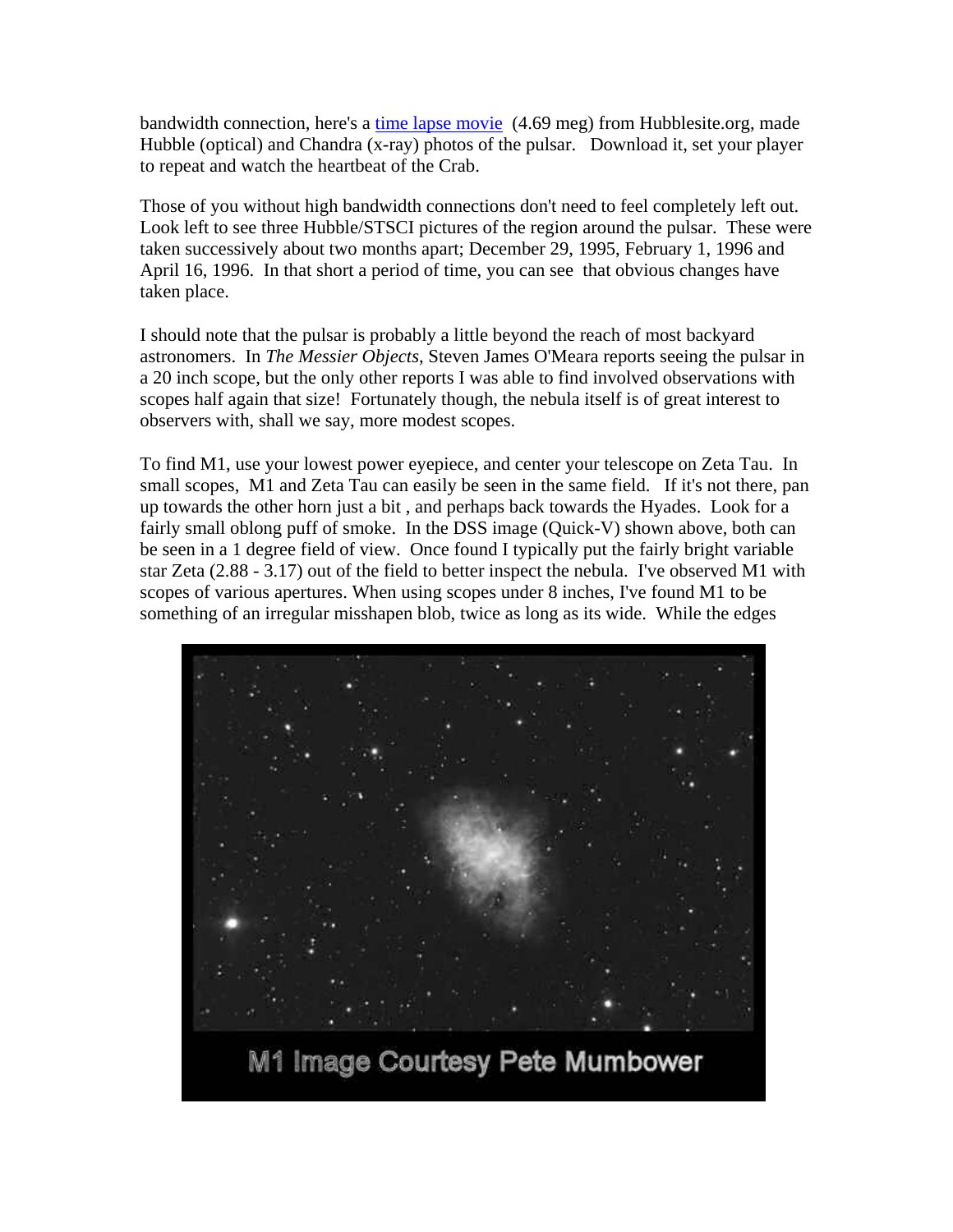aren't straight, they don't typically show ragged filamentary structures until I apply a bit more applied - although on the best nights, all bets are off.

I've seen the Crab with scopes as small as 70mm, and didn't consider it a difficult object. With decent skies, I see no reason why one shouldn't be able to make an observation with the right set of binoculars. Have you seen the Crab in binos?



**Challenge Object: NGC1514**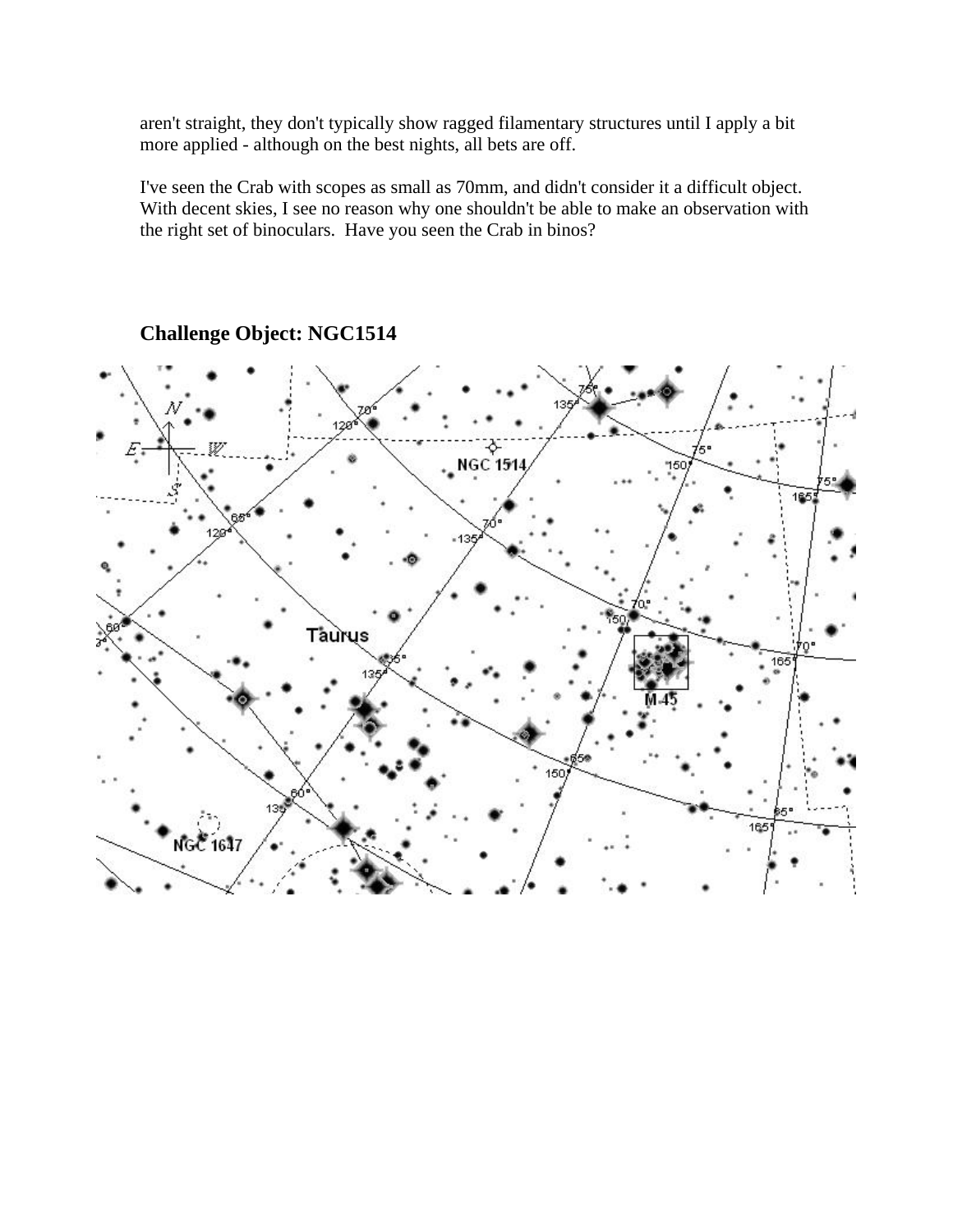

NGC1514 is the first object this month that you really can't grab in a standard set of binoculars, and thus a fitting challenge object to close out this month's tour. Its a fairly accessible planetary nebula (to a moderate sized scope anyway), but with a small twist. With many PN's, the challenge lies in finding and observing the central star - you won't have that issue with 1514. The central star shines at a bright 9th magnitude while the nebula is listed at 11th. The nebula is fairly large at around 1.5'-3' in size, but dim. In smaller scopes, look for a circular haze surrounding a 9th magnitude star flanked by two other stars of similar brightness - as depicted in the photo above.

The two images above both come from the MAST DSS (See Additional Reading). The one on the left is drawn from the Quick-V database, and the one on the right, from DSS1. Typically, I find Quick-V to give a better indication of what the object will look like visually. Designed to point the Hubble Space Telescope (among other things) the DSS is also a very powerful tool for the amateur astronomer.

While 1514 is visible in moderate aperture under dark skies with out any type of filter, I'd recommend a Ultra High Contrast filter like the Lumicon UHC or Orion Ultrablock. Especially if you are going for this planetary with a scope less than 8-10 inches.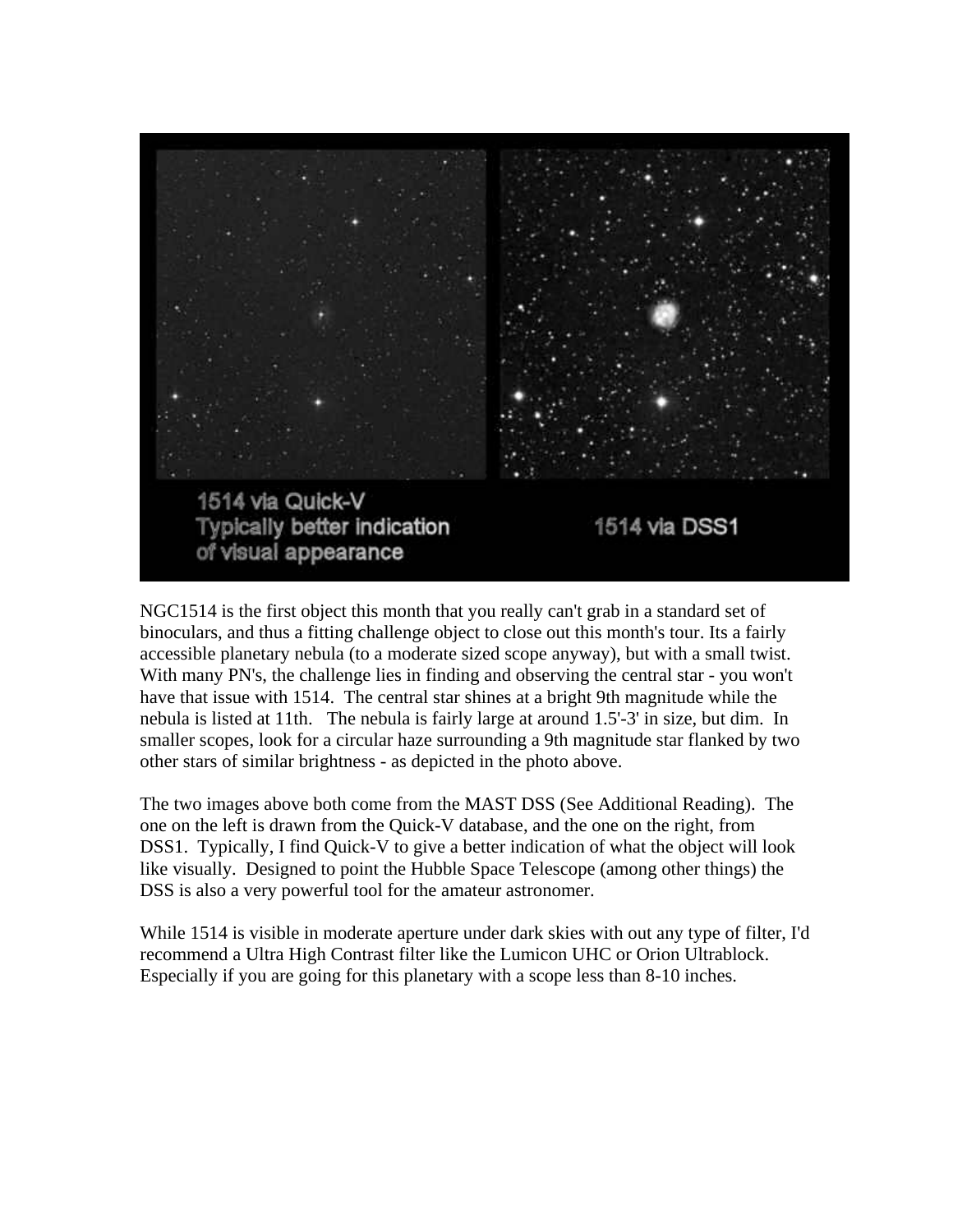

# Additional Reading:

The Official Cthulhu Mythos FAQ http://www.necfiles.org/part1.htm

Planetary Nebula Observation Reports - Doug Snyders BlackSkies.com http://www.blackskies.com/reports01.htm

Hubble Captures Dynamics Of Crab Nebula http://hubblesite.org/newscenter/newsdesk/archive/releases/1996/22/image/a

Time Lapse Movie of Crab Pulsar Wind http://hubblesite.org/newscenter/newsdesk/archive/releases/2002/24/video/a

Mast DSS (**M**ultimission **A**rchive **S**pace **T**elescope - **D**igitized **S**ky **S**urvey) http://archive.stsci.edu/dss/

Discuss this article in the forums

 *I'd love to hear of your experiences under the night sky - please feel free to e-mail me or send any observing reports to: tomt@cloudynights.com Please indicate if I can cite your observations in future columns.*